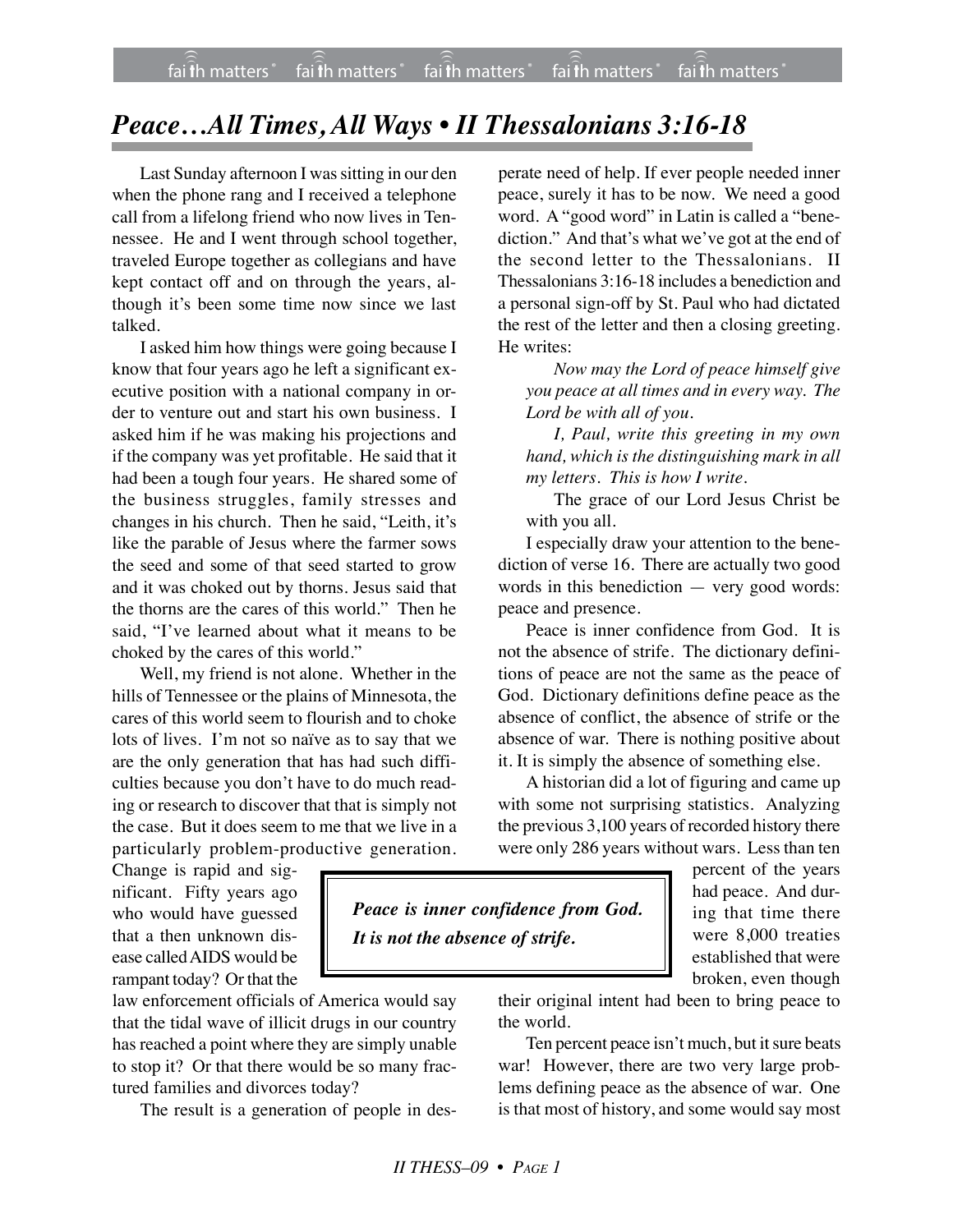of life, is war. Ninety percent of history is war of some sort or other. But even more than that, there must be something more to peace than just the absence of war. A good marriage has to be more than not fighting. Or relationships at work have to be better than merely not arguing with the boss. God wants far more and far better than just "no strife."

And so God offers us divine peace. Divine peace is a deep inner confidence in God. In fact, it is possible to have the peace of God even in the midst of war. Divine peace is not dependent on outside circumstances. It can flourish even when external circumstances are absolutely the worst that they can be.

Jesus demonstrated divine peace before he died. The authorities turned against him, his own disciples abandoned him and he was tortured by pain when the soldiers crucified him. I think it is impossible for us to imagine any worse circumstances than those experienced by Jesus and yet he demonstrated an internal peace that came from God that got him through.

Paul and Silas were first century missionaries who went to the Greek city of Philippi. There they were arrested, illegally beaten and thrown into a dungeon. Circumstances couldn't have been worse but they sang hymns and praised God, giving encouragement to the other prisoners who were in the jail. They demonstrated this amazing peace of God.

It's not an easy thing to describe. The peace of God is a focused conviction that God is in charge and that God is good. It is knowing that he truly is sovereign and that our relationship with God is a million times more important than anything else.

Sometimes it seems that we best understand God's inner peace against the backdrop of adversity. There are those times when things are not as we would choose. Some go through a time of extended unemployment. Others are facing chronic illness, mental illness or a strained relationship. There are the unfulfilled dreams of the infertile couple yearning for a baby, of the entrepreneur who stepped out in enormous faith with

every bit of appropriate planning to begin a new company but sees that it's not going to make it.

There are many things in life that we would not choose but deep inside there comes a confidence that in spite of all these things, God is there. He makes this amazing difference. The conviction that he loves us and that he will make all things good carries us through. He promises that he will walk with us on the highest mountaintops but he also will trudge with us through the worst of swamps and will take us even through the worst of all — the valley of death. That confidence is called the peace of God.

Some years ago you may recall there was a massive earthquake in Soviet Armenia. Large apartment buildings crumbled like sand castles. There was enormous loss of property and great loss of life. Rescue workers came from around the world to help. When everything finally settled down and the bodies were buried, an analysis was done. They concluded that the reason the tragedy was so great had to do with the construction of the buildings. The earthquake probably could not have been predicted and surely it could not have been prevented. However, the construction of the buildings was without reinforcing steel; it was simply concrete. It looked fine and worked fine when the earth was stable. But when the tremors came, those buildings made simply of concrete could not endure the trauma and they begin to crumble. There were no steel rods running through the concrete to hold it together when the earth shook.

The peace of God is the steel reinforcement of the Christian's life. You can walk into a group of people and probably not tell the difference in external appearance between a Christian and a non-Christian. The "concrete" on the outside doesn't look a whole lot different whether a person is a follower of Jesus Christ or not. But the difference comes when the earth shakes and the tremors are frightening. Then, and sometimes only then, we discover whether or not we have the peace of God that is the reinforcing steel that holds us together in the earthquakes of life.

However, the peace of God is not something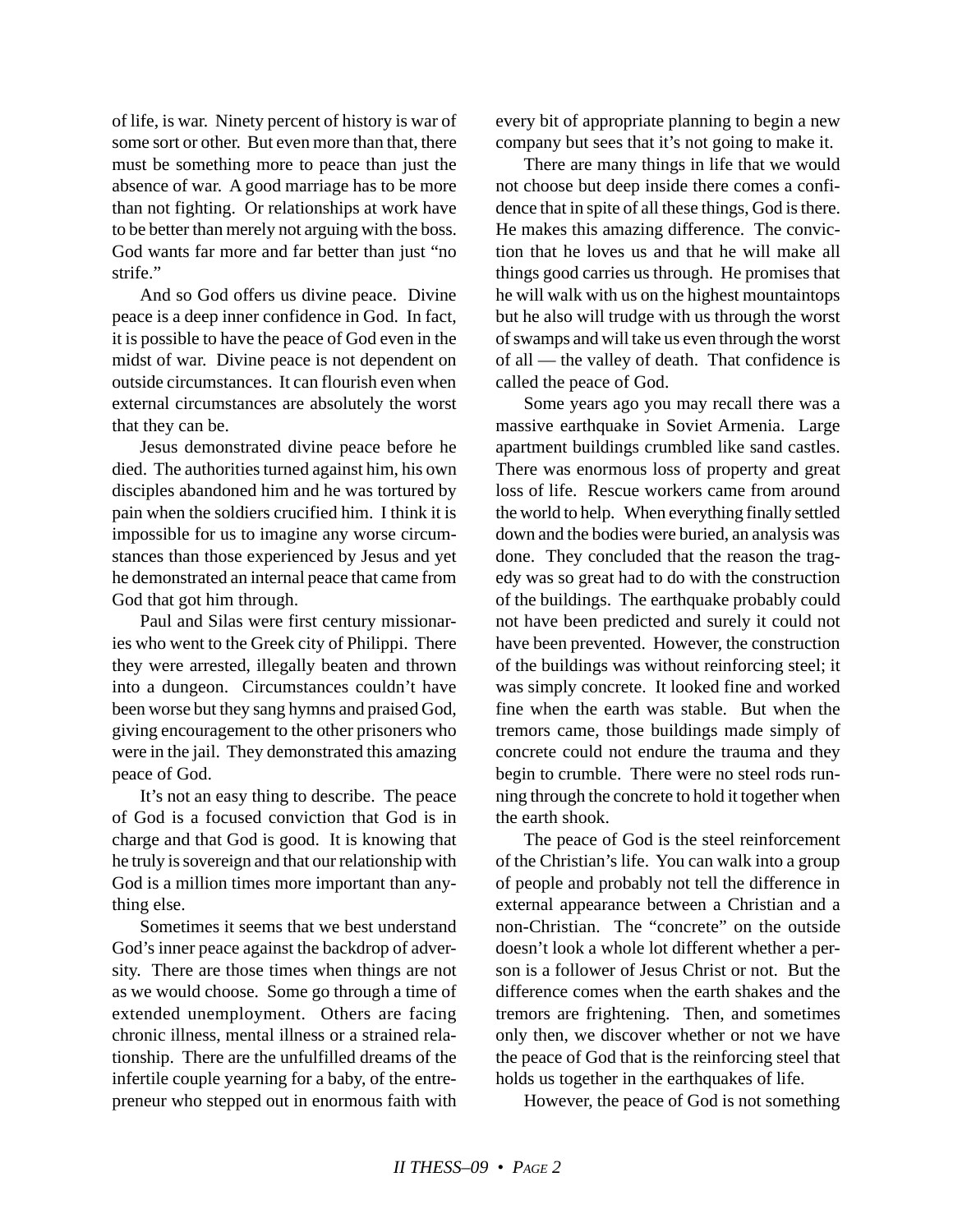that we simply conjure up and decide that we're going to have. We cannot suddenly decide, "I want to have those rods of reinforcement running through me so that when the tough times come I will be able to stand solid and firm." Frankly, it's not our choice to make. The benediction of II Thessalonians 3:16 explicitly says that this is a gift from God. "*Now may the Lord of peace himself give you peace at all times and in every way.*"

It is God who gives us confidence in himself. It is God who gives us confidence in objective ways all the time, through the Bible, and through our life experiences and those of people around us. There is a continual flow of evidence that God is trustworthy.

But he also gives us a mystical shot of peace to fit our current need. When we are told that he gives peace "*at all times*" it refers to the different occasions of life. I take that to mean that in any of the different circumstances of life, when we desperately need that reinforcement, he provides

it appropriately at that occasion. And he provides it "*in every way*." The particular Greek word that Paul uses here means "at every turning."

When you drive the roads of western Colorado over the Rocky Mountains the terrain changes frequently and you have to be an attentive driver. Sometimes the road goes through green valleys and the road has wide shoulders, but soon there is a steep upgrade with hairpin curves and switchbacks. You may find yourself at the edge of a road where there is no shoulder or even a barrier and a thousand foot drop on the other side. It's a precarious place to be.

Life is alot like that. There are all kinds of different terrains and different turns in the road. What God gives to us is a peace that is for "all times and for every turning." It is a peace that enables us to soar to the highest heaven and not be proud. And it is a peace that enables us to walk through the deepest hell of circumstances and not fall into despair.

Peace is the first good word in this benedic-

tion. The second good word is presence. "*The Lord be with you all*." When Jesus promised that he would be with Christians he was not using simply some figure of speech. He was not simply giving us verbal comfort. He really meant it.

Jesus is with us as "really" as we are with each other. He is "omnipresent" or able to be all places at the same time. This had to be hard for those before the twentieth century to understand and believe. In earlier generations it was thought that the only things that were real were those things that could be experienced by one or more of our five senses. But we know better. We know, for example, that it is possible for radon gas to come up through our basement and expose us to danger, in spite of the fact that it cannot be seen, smelled, tasted, touched, heard or felt. Even though you can't see it, it's real. We know about gravity, but we can't see it except in terms of the effect that it has.

We know that reality is not necessarily tied

*The peace of God is the steel reinforcement of the Christian's life.* to the experience of our five senses. With our understanding of modern science it is probably easier for us to understand the re-

ality of the invisible God being with us and giving us peace even when we cannot touch him, see him or hear him.

But there is an inadequacy to the analogy to radon gas or gravity because they are natural phenomena and Jesus Christ is supernatural! He is not limited in what he can do. He is God! And it is because he is supernatural that he can give supernatural peace. He can give peace inside when we are scared outside. He can be the steel reinforcement in our lives when all the earth is shaking around us. He can do in us and for us what naturally cannot be done. He is supernatural and he is present.

I grew up not far from the Atlantic Ocean and to this day I dearly love the sea. And while I think that Minnesota is a wonderful place to live, in fact I would not choose any other place in all the world, I still say that if God were doing it